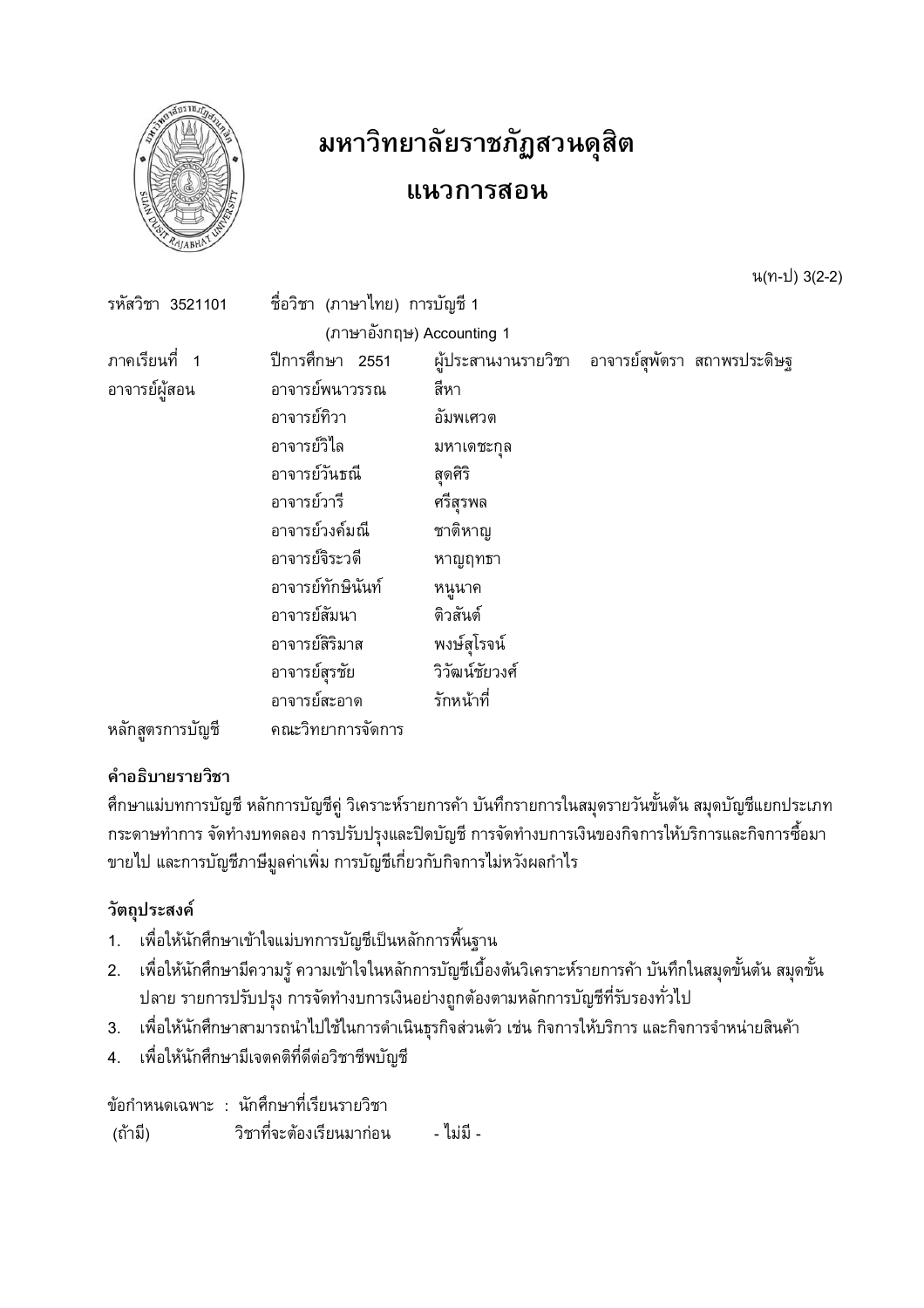|              |                                                          |                                               |               | กิจกรรมการเรียนการสอน |                       |                      |              |              | สื่อการสอน   |              |          |              |              |              |                     |                                         |
|--------------|----------------------------------------------------------|-----------------------------------------------|---------------|-----------------------|-----------------------|----------------------|--------------|--------------|--------------|--------------|----------|--------------|--------------|--------------|---------------------|-----------------------------------------|
| สัปดาห์      | เนื้อหา                                                  | กิจกรรม                                       | สอดคล้องด้าน  |                       |                       |                      |              |              |              |              |          |              |              |              |                     |                                         |
| ที่          |                                                          | ปริการวิชาการ                                 | ្មិទី<br>ភូមិ | คุณธรรมจริยธรรม       | ทำนุบำรุงศิลปวัฒนธรรม | นันผู้เรียนเป็นสำคัญ | เทคโนโลยี    | บุคลิกภาพ    | Power point  | VCD/DVD      | Internet | E-leaming    | Blackboard   | Website      | การวัดผลการเรียนรู้ |                                         |
|              | ความรู้เบื้องต้นเกี่ยวกับการ<br>บัญชี                    | 1. การบรรยายในชั่วโมง                         |               |                       |                       |                      | $\checkmark$ | ✓            |              | $\checkmark$ |          |              | ✓            |              | $\checkmark$        | ทดสอบย่อยผ่านโปรแกรม<br>Blackboard      |
| $\mathbf{1}$ | * ประวัติและวัฒนาการทางบัญชี<br>* แม่บทการบัญชีและรูปแบบ | 2. การฝึกปฏิบัติ                              |               |                       | $\checkmark$          |                      | $\checkmark$ |              |              |              |          |              |              | $\checkmark$ |                     | สามารถทำแบบฝึกหัดได้<br>ร้อยละ 70       |
|              | องค์กรฐรกิจ                                              | 3. นักศึกษาร่วมกัน<br>วิเคราะห์และสรุปเนื้อหา |               |                       |                       |                      | $\checkmark$ |              | $\checkmark$ |              |          | $\checkmark$ |              |              |                     | นักศึกษาสรุปเนื้อหาวิชาได้<br>ร้อยละ 70 |
|              | งบการเงิน<br>• ความหมาย                                  | 1. การบรรยายในชั่วโมง                         |               |                       |                       |                      | $\checkmark$ | $\checkmark$ |              | $\checkmark$ |          |              | $\checkmark$ |              | $\checkmark$        | ทดสอบย่อยผ่านโปรแกรม<br>Blackboard      |
| 2            | • ส่วนประกอบ<br>• งวดบัญชี                               | 2. การฝึกปฏิบัติ                              |               |                       | $\checkmark$          |                      | $\checkmark$ |              |              |              |          |              |              | $\checkmark$ |                     | สามารถทำแบบฝึกหัดได้<br>ร้อยละ 70       |
|              | • ประเภทของงบการเงิน                                     | 3. นักศึกษาร่วมกัน<br>วิเคราะห์และสรุปเนื้อหา |               |                       |                       |                      | $\checkmark$ |              | $\checkmark$ |              |          | $\checkmark$ |              |              |                     | นักศึกษาสรุปเนื้อหาวิชาได้<br>ร้อยละ 70 |
|              | หลักการบัญชี<br>* รายการค้า สมการบัญชี                   | 1. การบรรยายในชั่วโมง                         |               |                       |                       |                      | $\checkmark$ | $\checkmark$ |              | $\checkmark$ |          |              | $\checkmark$ |              | $\checkmark$        | ทดสอบย่อยผ่านโปรแกรม<br>Blackboard      |
| 3            | * การวิเคราะห์รายการค้า<br>่ - กฎเดบิต และกฎเครดิต       | 2. การฝึกปฏิบัติ                              |               |                       | $\checkmark$          |                      | $\checkmark$ |              |              |              |          |              |              | $\checkmark$ |                     | สามารถทำแบบฝึกหัดได้<br>ร้อยละ 70       |
|              | • หลักการบัญชีคู่                                        | 3. นักศึกษาร่วมกัน<br>วิเคราะห์และสรุปเนื้อหา |               |                       |                       |                      | $\checkmark$ |              | $\checkmark$ |              |          | $\checkmark$ |              |              |                     | นักศึกษาสรุปเนื้อหาวิชาได้<br>ร้อยละ 70 |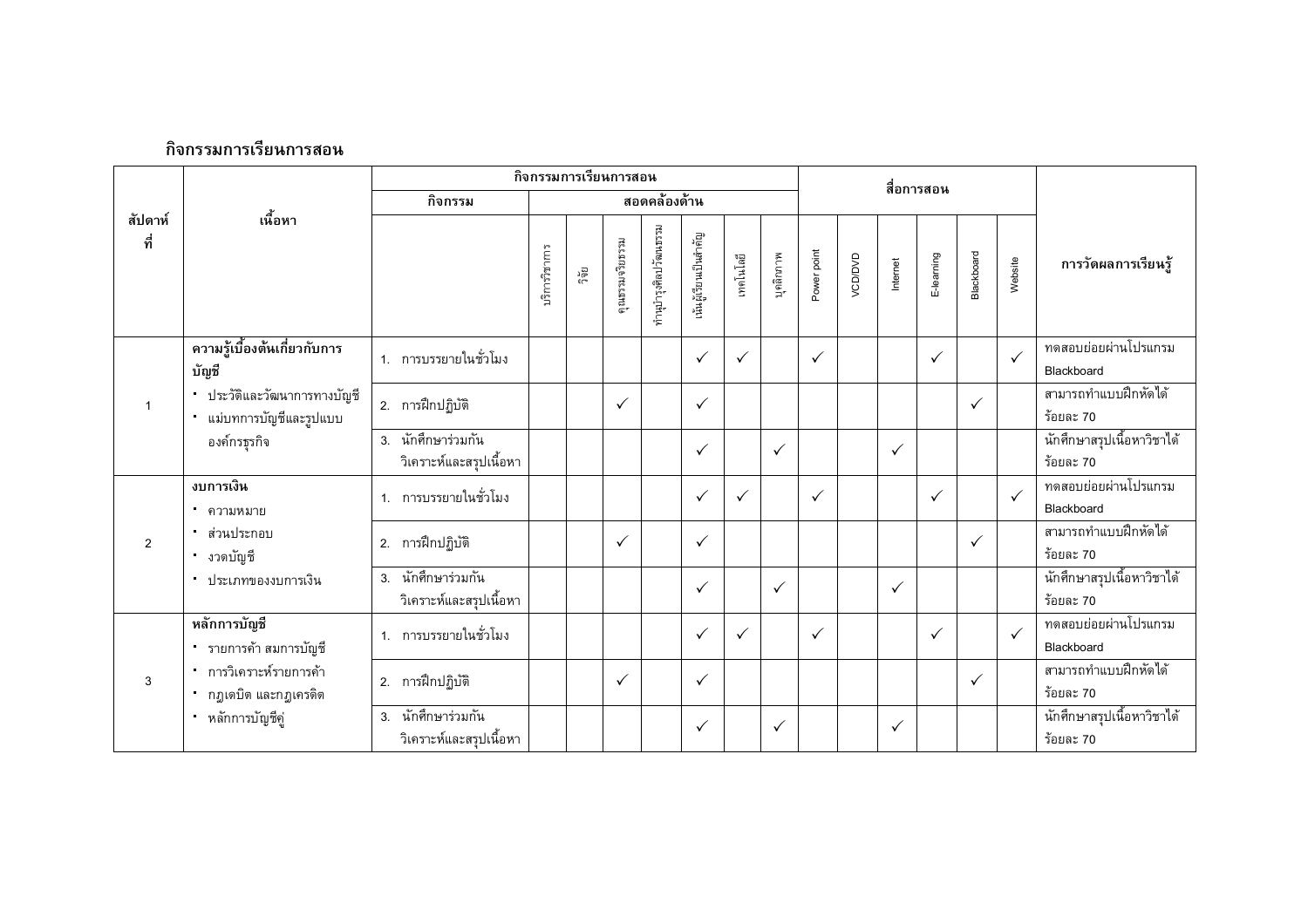|                           |                                                              |                                               | กิจกรรมการเรียนการสอน<br>สื่อการสอน |                 |                       |                      |              |              |              |              |          |              |              |              |                     |                                         |
|---------------------------|--------------------------------------------------------------|-----------------------------------------------|-------------------------------------|-----------------|-----------------------|----------------------|--------------|--------------|--------------|--------------|----------|--------------|--------------|--------------|---------------------|-----------------------------------------|
|                           |                                                              | กิจกรรม                                       |                                     |                 |                       | สอดคล้องด้าน         |              |              |              |              |          |              |              |              |                     |                                         |
| เนื้อหา<br>สัปดาห์<br>ที่ |                                                              | บริการวิชาการ                                 | ្និត្តិ                             | คุณธรรมจริยธรรม | กำนุบำรุงศิลปวัฒนธรรม | นันผู้เรียนเป็นสำคัญ | เทคโนโลยี    | บุคลิกภาพ    | Power point  | VCD/DVD      | Internet | E-leaming    | Blackboard   | Website      | การวัดผลการเรียนรู้ |                                         |
|                           | การบันทึกรายการทางการบัญชี<br>วิธีบันทึกบัญชีลงในสมุดขั้นต้น | 1. การบรรยายในชั่วโมง                         |                                     |                 |                       |                      | $\checkmark$ | $\checkmark$ |              | $\checkmark$ |          |              | $\checkmark$ |              | $\checkmark$        | ทดสอบย่อยผ่านโปรแกรม<br>Blackboard      |
| $\overline{4}$            | วิธีบันทึกบัญชีลงในบัญชีแยก<br>ประเภท                        | 2. การฝึกปฏิบัติ                              |                                     |                 | $\checkmark$          |                      | ✓            |              |              |              |          |              |              | $\checkmark$ |                     | สามารถทำแบบฝึกหัดได้<br>ร้อยละ 70       |
|                           |                                                              | 3. นักศึกษาร่วมกัน<br>วิเคราะห์และสรุปเนื้อหา |                                     |                 |                       |                      | ✓            |              | $\checkmark$ |              |          | $\checkmark$ |              |              |                     | นักศึกษาสรุปเนื้อหาวิชาได้<br>ร้อยละ 70 |
|                           | การวัดผลการดำเนินงาน<br>* เกณฑ์การวัดผลการดำเนินงาน          | 1. การบรรยายในชั่วโมง                         |                                     |                 |                       |                      | $\checkmark$ | $\checkmark$ |              | $\checkmark$ |          |              | $\checkmark$ |              | $\checkmark$        | ทดสอบย่อยผ่านโปรแกรม<br>Blackboard      |
| 5                         | * รายการปรับปรุงในวันสิ้นงวด<br>บัญชี                        | 2. การฝึกปฏิบัติ                              |                                     |                 | $\checkmark$          |                      | $\checkmark$ |              |              |              |          |              |              | $\checkmark$ |                     | สามารถทำแบบฝึกหัดได้<br>ร้อยละ 70       |
|                           |                                                              | 3. นักศึกษาร่วมกัน<br>วิเคราะห์และสรุปเนื้อหา |                                     |                 |                       |                      | $\checkmark$ |              | $\checkmark$ |              |          | $\checkmark$ |              |              |                     | นักศึกษาสรุปเนื้อหาวิชาได้<br>ร้อยละ 70 |
|                           | การวัดผลการดำเนินงาน(ต่อ)<br>* รายการปรับปรุงในวันสิ้นงวด    | 1. การบรรยายในชั่วโมง                         |                                     |                 |                       |                      | $\checkmark$ | $\checkmark$ |              | $\checkmark$ |          |              | $\checkmark$ |              | $\checkmark$        | ทดสอบย่อยผ่านโปรแกรม<br>Blackboard      |
| 6                         | (ต่อ)<br>* กระดาษทำการ                                       | 2. การฝึกปฏิบัติ                              |                                     |                 | $\checkmark$          |                      | ✓            |              |              |              |          |              |              | $\checkmark$ |                     | สามารถทำแบบฝึกหัดได้<br>ร้อยละ 70       |
|                           | * การแก้ไขข้อผิดพลาด                                         | 3. นักศึกษาร่วมกัน<br>วิเคราะห์และสรุปเนื้อหา |                                     |                 |                       |                      | ✓            |              | $\checkmark$ |              |          | $\checkmark$ |              |              |                     | นักศึกษาสรุปเนื้อหาวิชาได้<br>ร้อยละ 70 |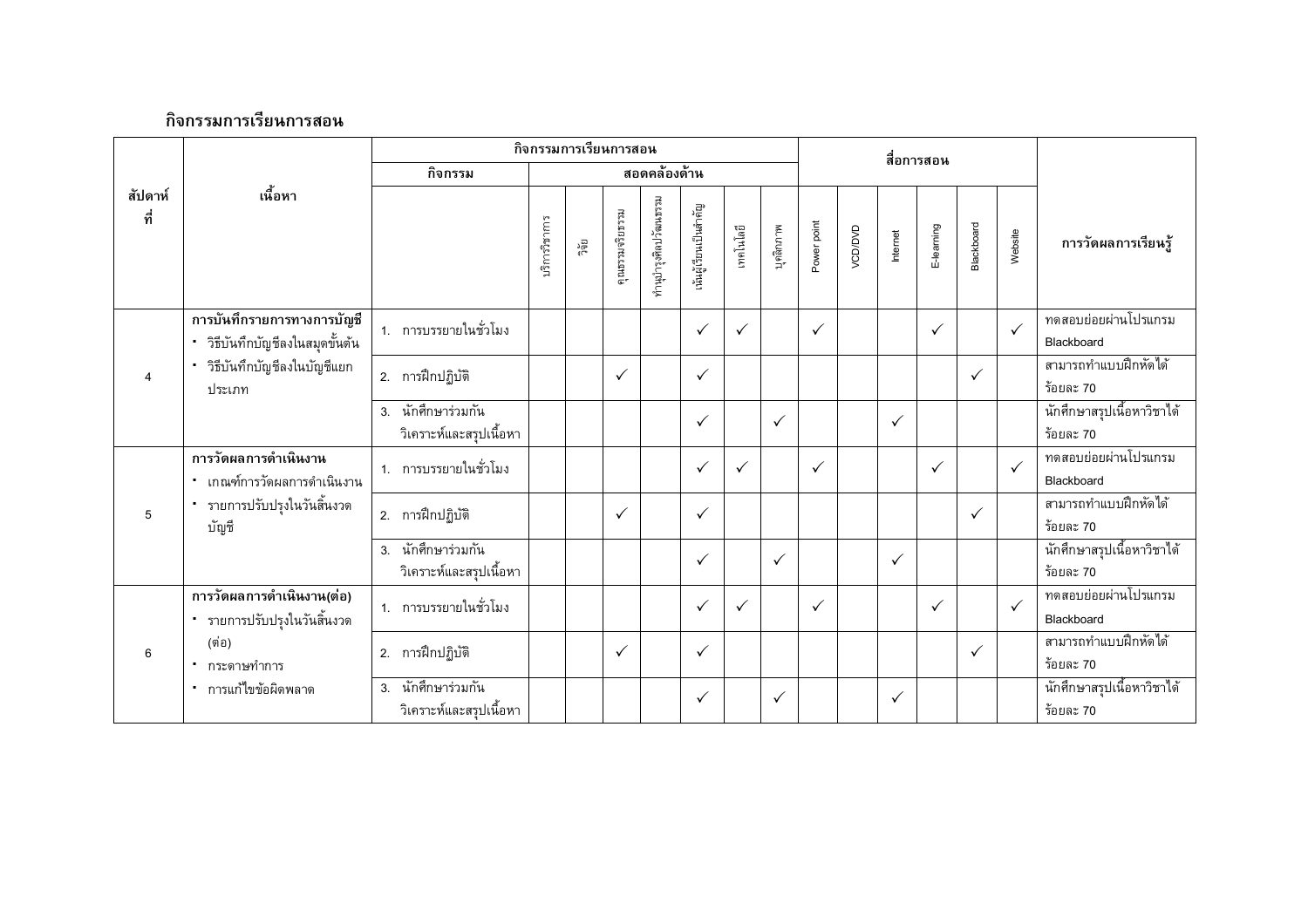|                |                                                            |                                               |               |       | กิจกรรมการเรียนการสอน |                       |                      |              |              | สื่อการสอน   |         |              |              |              |              |                                         |
|----------------|------------------------------------------------------------|-----------------------------------------------|---------------|-------|-----------------------|-----------------------|----------------------|--------------|--------------|--------------|---------|--------------|--------------|--------------|--------------|-----------------------------------------|
|                |                                                            | กิจกรรม                                       | สอดคล้องด้าน  |       |                       |                       |                      |              |              |              |         |              |              |              |              |                                         |
| สัปดาห์<br>ที่ | เนื้อหา                                                    |                                               | บริการวิชาการ | រត្តិ | คุณธรรมจริยธรรม       | ทำนุบำรุงศิลปวัฒนธรรม | นันผู้เรียนเป็นลำคัญ | เทคโนโลยี    | บุคลิกภาพ    | Power point  | VCD/DVD | Internet     | E-learning   | Blackboard   | Website      | การวัดผลการเรียนรู้                     |
|                | ี การวัดผลการดำเนินงาน(ต่อ)<br>* การบันทึกรายการปิดและเปิด | 1. การบรรยายในชั่วโมง                         |               |       |                       |                       | $\checkmark$         | $\checkmark$ |              | $\checkmark$ |         |              | ✓            |              | $\checkmark$ | ทดสอบย่อยผ่านโปรแกรม<br>Blackboard      |
| $\overline{7}$ | บัญชี<br>* การกลับรายการปรับปรุง                           | 2. การฝึกปฏิบัติ                              |               |       | $\checkmark$          |                       | $\checkmark$         |              |              |              |         |              |              | ✓            |              | สามารถทำแบบฝึกหัดได้<br>ร้อยละ 70       |
|                | " งบทดลองหลังปิดบัญชี                                      | 3. นักศึกษาร่วมกัน<br>วิเคราะห์และสรุปเนื้อหา |               |       |                       |                       | $\checkmark$         |              | $\checkmark$ |              |         | $\checkmark$ |              |              |              | นักศึกษาสรุปเนื้อหาวิชาได้<br>ร้อยละ 70 |
|                |                                                            |                                               |               |       |                       |                       |                      |              |              |              |         |              |              |              |              |                                         |
| 8              | สอบกลางภาค                                                 |                                               |               |       |                       |                       |                      |              |              |              |         |              |              |              |              |                                         |
|                |                                                            |                                               |               |       |                       |                       |                      |              |              |              |         |              |              |              |              |                                         |
|                | การบัญชีภาษีมูลค่าเพิ่ม<br>• ความหมาย                      | 1. การบรรยายในชั่วโมง                         |               |       |                       |                       | $\checkmark$         | $\checkmark$ |              | $\checkmark$ |         |              | $\checkmark$ |              | $\checkmark$ | ทดสอบย่อยผ่านโปรแกรม<br>Blackboard      |
| 9              | * การคำนวณ<br>* การบันทึกบัญชีเกี่ยวกับ                    | 2. การฝึกปฏิบัติ                              |               |       | $\checkmark$          |                       | $\checkmark$         |              |              |              |         |              |              | $\checkmark$ |              | สามารถทำแบบฝึกหัดได้<br>ร้อยละ 70       |
|                | ภาษีมูลค่าเพิ่ม                                            | 3. นักศึกษาร่วมกัน<br>วิเคราะห์และสรุปเนื้อหา |               |       |                       |                       | $\checkmark$         |              | $\checkmark$ |              |         | $\checkmark$ |              |              |              | นักศึกษาสรุปเนื้อหาวิชาได้<br>ร้อยละ 70 |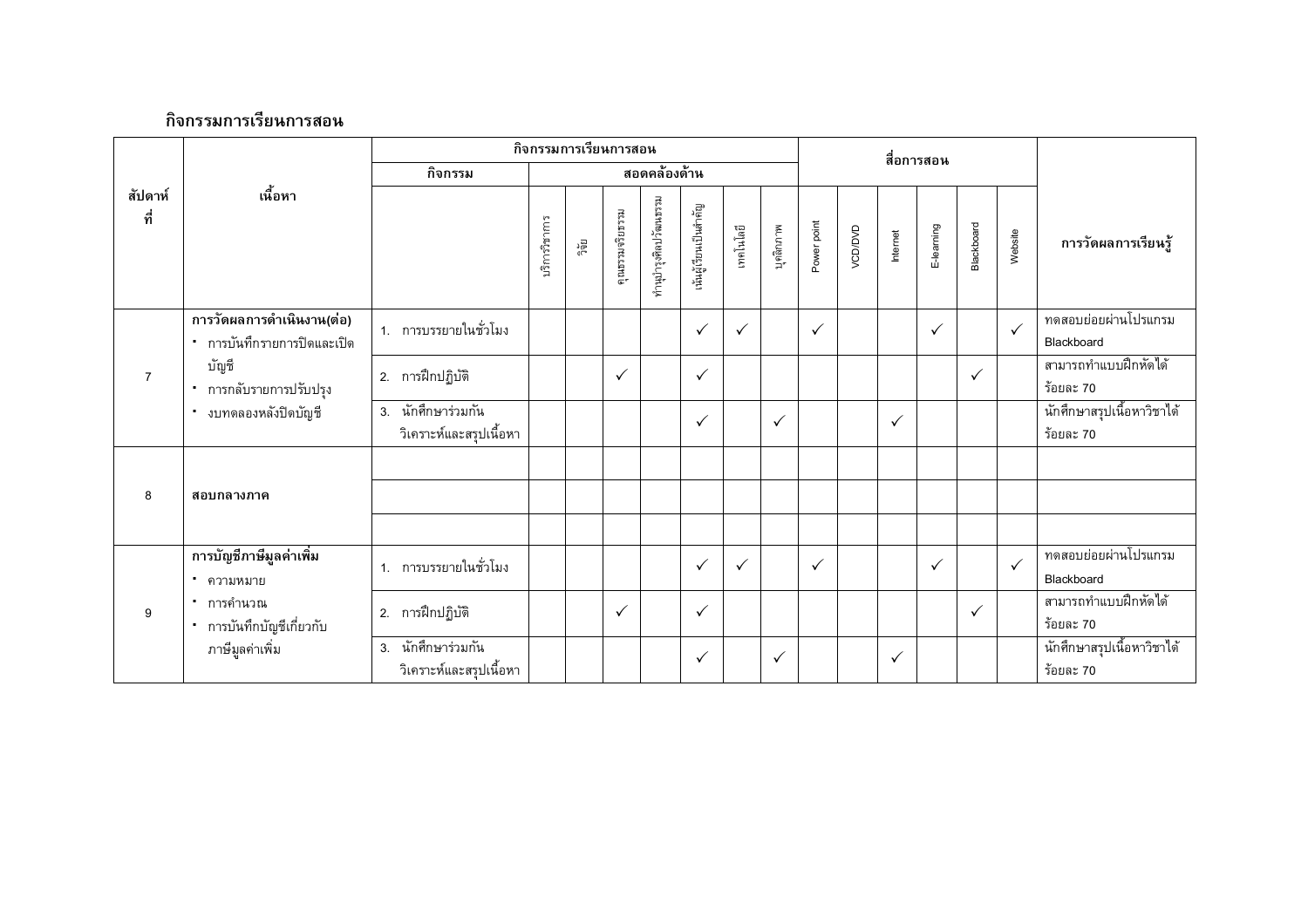|                           |                                                 | กิจกรรมการเรียนการสอน                         |             |                 |                       |                      |              |              |              |              |          |              |              |              |                     |                                         |
|---------------------------|-------------------------------------------------|-----------------------------------------------|-------------|-----------------|-----------------------|----------------------|--------------|--------------|--------------|--------------|----------|--------------|--------------|--------------|---------------------|-----------------------------------------|
|                           |                                                 | กิจกรรม                                       |             |                 |                       | สอดคล้องด้าน         |              |              |              |              |          |              | สื่อการสอน   |              |                     |                                         |
| เนื้อหา<br>สัปดาห์<br>ที่ |                                                 | บริการวิชาการ                                 | ្ធិ<br>ភូមិ | คุณธรรมจริยธรรม | กำนุบำรุงศิลปวัฒนธรรม | นันผู้เรียนเป็นสำคัญ | เทคโนโลยี    | บุคลิกภาพ    | Power point  | VCD/DVD      | Internet | E-learning   | Blackboard   | Website      | การวัดผลการเรียนรู้ |                                         |
|                           | การบัญชีสำหรับกิจการซื้อขาย<br>สินค้า           | 1. การบรรยายในชั่วโมง                         |             |                 |                       |                      | $\checkmark$ | $\checkmark$ |              | $\checkmark$ |          |              | $\checkmark$ |              | $\checkmark$        | ทดสอบย่อยผ่านโปรแกรม<br>Blackboard      |
| 10                        | " ลักษณะของกิจการซื้อขาย<br>สินค้า              | 2. การฝึกปฏิบัติ                              |             |                 | $\checkmark$          |                      | ✓            |              |              |              |          |              |              | $\checkmark$ |                     | สามารถทำแบบฝึกหัดได้<br>ร้อยละ 70       |
|                           | ระบบบัญชีเกี่ยวกับสินค้า<br>คงเหลือแบบต่อเนื่อง | 3. นักศึกษาร่วมกัน<br>วิเคราะห์และสรุปเนื้อหา |             |                 |                       |                      | ✓            |              | $\checkmark$ |              |          | $\checkmark$ |              |              |                     | นักศึกษาสรุปเนื้อหาวิชาได้<br>ร้อยละ 70 |
|                           | การบัญชีสำหรับกิจการซื้อขาย<br>สินค้า           | 1. การบรรยายในชั่วโมง                         |             |                 |                       |                      | ✓            | $\checkmark$ |              | ✓            |          |              | $\checkmark$ |              | $\checkmark$        | ทดสอบย่อยผ่านโปรแกรม<br>Blackboard      |
| 11                        | * ระบบบัญชีเกี่ยวกับสินค้า<br>คงเหลือแบบสิ้นงวด | 2. การฝึกปฏิบัติ                              |             |                 | $\checkmark$          |                      | ✓            |              |              |              |          |              |              | $\checkmark$ |                     | สามารถทำแบบฝึกหัดได้<br>ร้อยละ 70       |
|                           |                                                 | 3. นักศึกษาร่วมกัน<br>วิเคราะห์และสรุปเนื้อหา |             |                 |                       |                      | ✓            |              | $\checkmark$ |              |          | $\checkmark$ |              |              |                     | นักศึกษาสรุปเนื้อหาวิชาได้<br>ร้อยละ 70 |
|                           | สมุดรายวันเฉพาะ<br>* ความหมาย                   | 1. การบรรยายในชั่วโมง                         |             |                 |                       |                      | $\checkmark$ | $\checkmark$ |              | $\checkmark$ |          |              | $\checkmark$ |              | $\checkmark$        | ทดสอบย่อยผ่านโปรแกรม<br>Blackboard      |
| 12                        | • ประเภท<br>ขั้นตอนการบันทึกบัญชีของ            | 2. การฝึกปฏิบัติ                              |             |                 | $\checkmark$          |                      | ✓            |              |              |              |          |              |              | $\checkmark$ |                     | สามารถทำแบบฝึกหัดได้<br>ร้อยละ 70       |
|                           | สมุดรายวันเฉพาะ (สมุดรายวัน<br>ซื้อและขาย)      | 3. นักศึกษาร่วมกัน<br>วิเคราะห์และสรุปเนื้อหา |             |                 |                       |                      | ✓            |              | $\checkmark$ |              |          | $\checkmark$ |              |              |                     | นักศึกษาสรุปเนื้อหาวิชาได้<br>ร้อยละ 70 |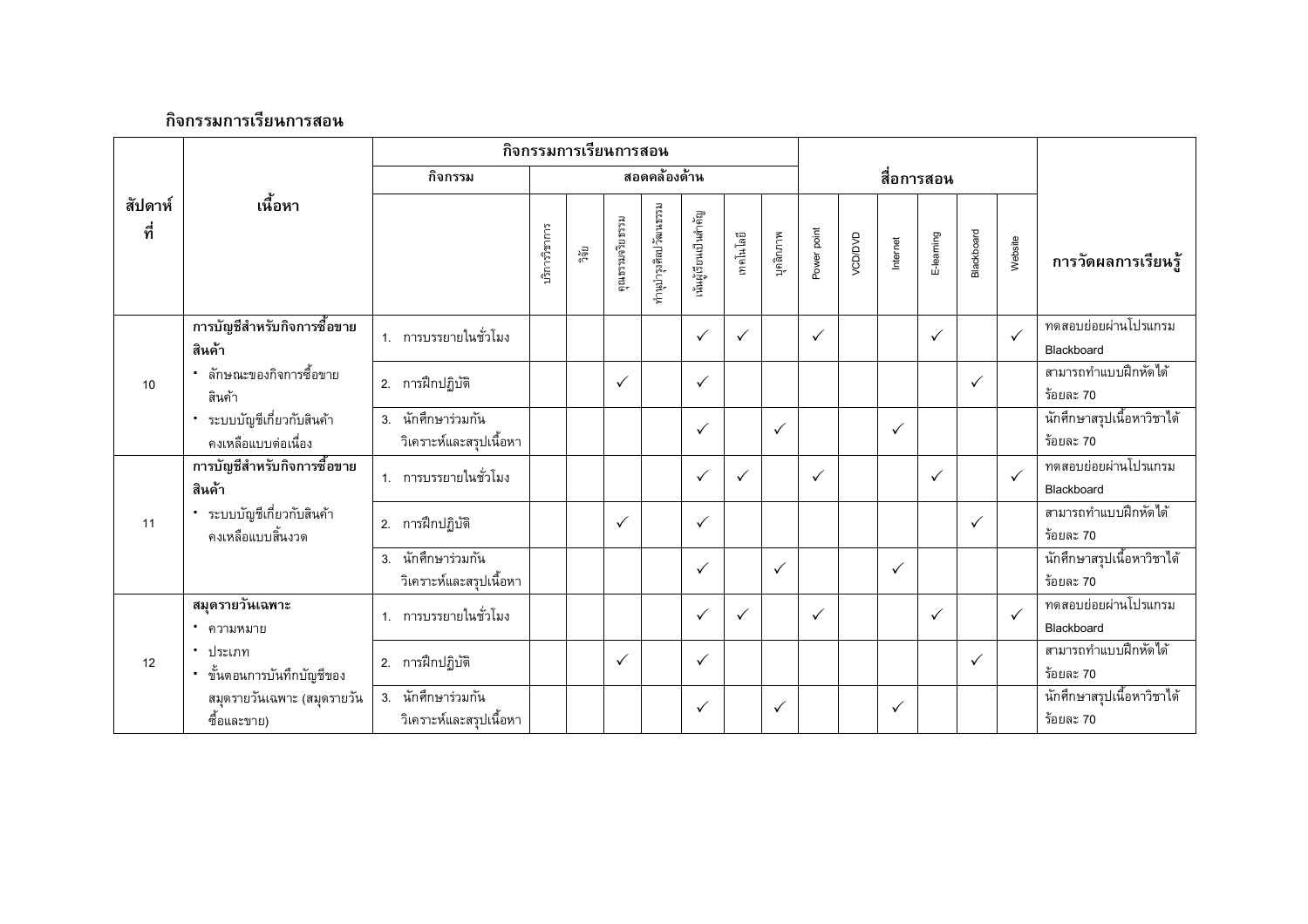|                           |                                                 | กิจกรรมการเรียนการสอน                         |                |                 |                       |                       |              |              |              |              |          |              |              |              |                     |                                         |
|---------------------------|-------------------------------------------------|-----------------------------------------------|----------------|-----------------|-----------------------|-----------------------|--------------|--------------|--------------|--------------|----------|--------------|--------------|--------------|---------------------|-----------------------------------------|
|                           |                                                 | กิจกรรม                                       |                |                 |                       | สอดคล้องด้าน          |              |              |              |              |          |              | สื่อการสอน   |              |                     |                                         |
| เนื้อหา<br>สัปดาห์<br>ที่ |                                                 | บริการวิชาการ                                 | ្ត្រូវ<br>ភូមិ | คุณธรรมจริยธรรม | กำนุบำรุงศิลปวัฒนธรรม | .นันผู้เรียนเป็นสำคัญ | เทคโนโลยี    | บุคลิกภาพ    | Power point  | VCD/DVD      | Internet | E-learning   | Blackboard   | Website      | การวัดผลการเรียนรู้ |                                         |
|                           | สมุดรายวันเฉพาะ (ต่อ)<br>สมุดรายวันรับเงิน      | 1. การบรรยายในชั่วโมง                         |                |                 |                       |                       | $\checkmark$ | $\checkmark$ |              | $\checkmark$ |          |              | $\checkmark$ |              | $\checkmark$        | ทดสอบย่อยผ่านโปรแกรม<br>Blackboard      |
| 13                        | สมุดรายวันจ่ายเงิน<br>สมุดเงินสด                | 2. การฝึกปฏิบัติ                              |                |                 | $\checkmark$          |                       | $\checkmark$ |              |              |              |          |              |              | ✓            |                     | สามารถทำแบบฝึกหัดได้<br>ร้อยละ 70       |
|                           |                                                 | 3. นักศึกษาร่วมกัน<br>วิเคราะห์และสรุปเนื้อหา |                |                 |                       |                       | $\checkmark$ |              | $\checkmark$ |              |          | $\checkmark$ |              |              |                     | นักศึกษาสรุปเนื้อหาวิชาได้<br>ร้อยละ 70 |
|                           | การบัญชีสำหรับกิจการไม่<br>แสวงหากำไร           | 1. การบรรยายในชั่วโมง                         |                |                 |                       |                       | $\checkmark$ | $\checkmark$ |              | $\checkmark$ |          |              | $\checkmark$ |              | $\checkmark$        | ทดสอบย่อยผ่านโปรแกรม<br>Blackboard      |
| 14                        | • วัตถุประสงค์<br>• การบันทึกบัญชี              | 2. การฝึกปฏิบัติ                              |                |                 | $\checkmark$          |                       | $\checkmark$ |              |              |              |          |              |              | $\checkmark$ |                     | สามารถทำแบบฝึกหัดได้<br>ร้อยละ 70       |
|                           | * การจัดทำงบการเงินของกิจการ<br>ไม่แสวงหากำไร   | 3. นักศึกษาร่วมกัน<br>วิเคราะห์และสรุปเนื้อหา |                |                 |                       |                       | $\checkmark$ |              | $\checkmark$ |              |          | $\checkmark$ |              |              |                     | นักศึกษาสรุปเนื้อหาวิชาได้<br>ร้อยละ 70 |
|                           | การบัญชีสำหรับกิจการไม่<br>แสวงหากำไร (ต่อ)     | 1. การบรรยายในชั่วโมง                         |                |                 |                       |                       | $\checkmark$ | $\checkmark$ |              | $\checkmark$ |          |              | $\checkmark$ |              | $\checkmark$        | ทดสอบย่อยผ่านโปรแกรม<br>Blackboard      |
| 15                        | * ภาษีเงินได้นิติบุคคลสำหรับ<br>สมาคมและมูลนิธิ | 2. การฝึกปฏิบัติ                              |                |                 | $\checkmark$          |                       | $\checkmark$ |              |              |              |          |              |              | ✓            |                     | สามารถทำแบบฝึกหัดได้<br>ร้อยละ 70       |
|                           | • สรุปเนื้อโดยรวม                               | 3. นักศึกษาร่วมกัน<br>วิเคราะห์และสรุปเนื้อหา |                |                 |                       |                       | $\checkmark$ |              | $\checkmark$ |              |          | $\checkmark$ |              |              |                     | นักศึกษาสรุปเนื้อหาวิชาได้<br>ร้อยละ 70 |
| 16                        | สอบปลายภาค                                      |                                               |                |                 |                       |                       |              |              |              |              |          |              |              |              |                     |                                         |
|                           |                                                 |                                               |                |                 |                       |                       |              |              |              |              |          |              |              |              |                     |                                         |